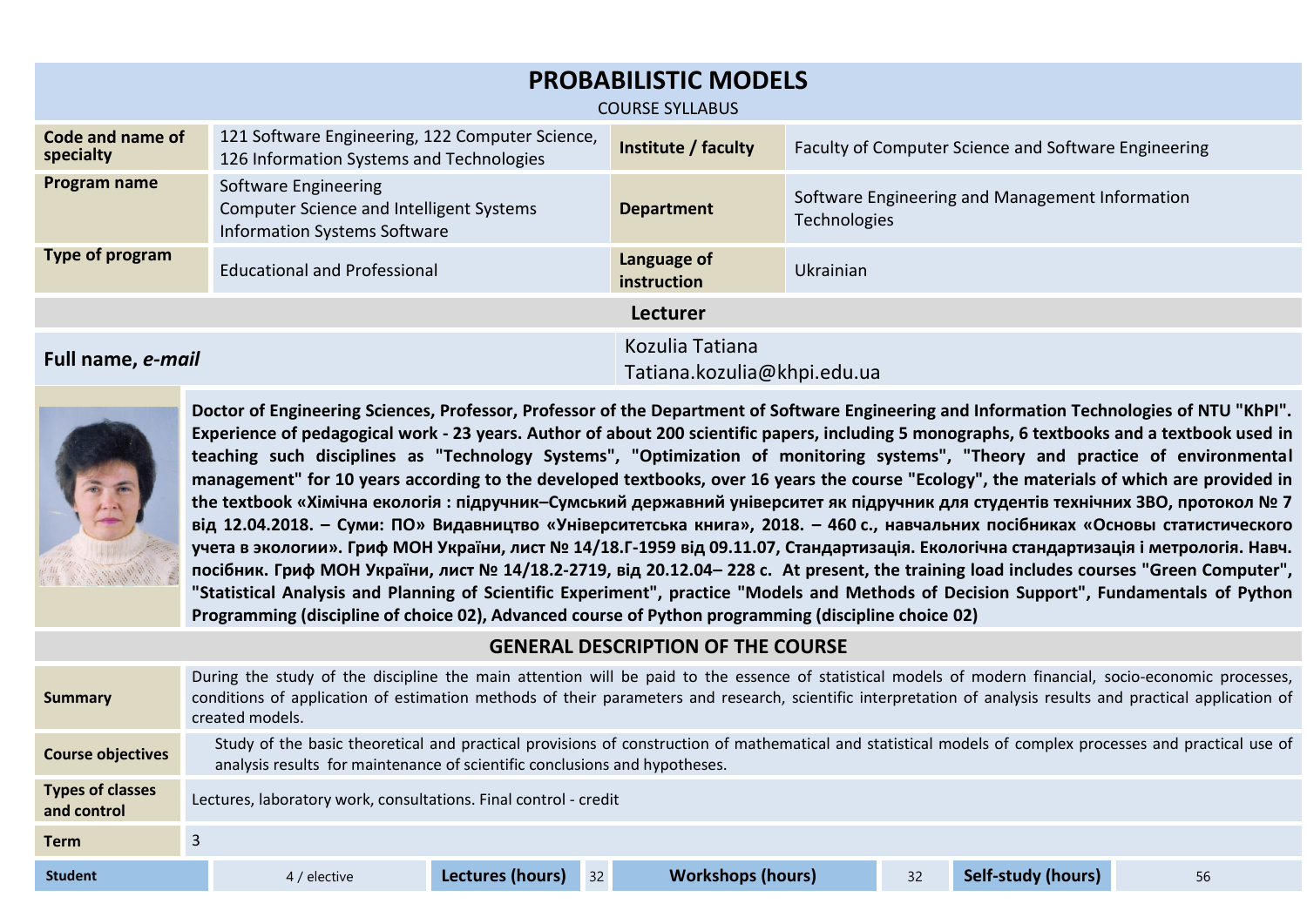| workload (credits) /<br><b>Type of course</b>                                                                                                                                                                                                                                                                                                      |                                                                                                                                                                                                                                                                                                                                                                                                                                                                                                                                                                                                                                                                                                                                                                                                                                                                                                                                                                                                                                                                                                                                                                                                                                                                                                                                                                                                                                                                                                                                                                                                                                                                                                                                                                                                                                                                                                                                                                                                                                                                                                                          |                                                                                                                                                                                                                                                                                                                                                                                                                                                           |  |  |  |                                                                                 |  |
|----------------------------------------------------------------------------------------------------------------------------------------------------------------------------------------------------------------------------------------------------------------------------------------------------------------------------------------------------|--------------------------------------------------------------------------------------------------------------------------------------------------------------------------------------------------------------------------------------------------------------------------------------------------------------------------------------------------------------------------------------------------------------------------------------------------------------------------------------------------------------------------------------------------------------------------------------------------------------------------------------------------------------------------------------------------------------------------------------------------------------------------------------------------------------------------------------------------------------------------------------------------------------------------------------------------------------------------------------------------------------------------------------------------------------------------------------------------------------------------------------------------------------------------------------------------------------------------------------------------------------------------------------------------------------------------------------------------------------------------------------------------------------------------------------------------------------------------------------------------------------------------------------------------------------------------------------------------------------------------------------------------------------------------------------------------------------------------------------------------------------------------------------------------------------------------------------------------------------------------------------------------------------------------------------------------------------------------------------------------------------------------------------------------------------------------------------------------------------------------|-----------------------------------------------------------------------------------------------------------------------------------------------------------------------------------------------------------------------------------------------------------------------------------------------------------------------------------------------------------------------------------------------------------------------------------------------------------|--|--|--|---------------------------------------------------------------------------------|--|
| Program<br>competences                                                                                                                                                                                                                                                                                                                             | 121-GC 01. Ability to abstract thinking, analysis and synthesis.<br>121-GC 02. Ability to apply knowledge in practical situations.<br>121-GC 05. Ability to learn and master modern knowledge.<br>121-GC 06. Ability to search, process and analyze information from various sources.<br>121-PC19. Knowledge of information data models, the ability to create software for data storage, retrieval and processing.<br>121-PC26. Ability to algorithmic and logical thinking.<br>122-GC1. Ability to abstract thinking, analysis and synthesis.<br>122-GC2. Ability to apply knowledge in practical situations.<br>122-GC3. Knowledge and understanding of the subject area and understanding of professional activity.<br>122-GC7. Ability to search, process and analyze information from various sources.<br>122-PC6. Ability to think systematically, apply the systems analysis methodology to study complex problems of different nature, methods of<br>formalization and solution of system problems with conflicting goals, uncertainties, and risks.<br>122-PC19. Ability to comprehensively use for the creation of intelligent management systems methods of mathematical modelling and analysis<br>of complex systems, methods of modelling and analysis of business processes, information technologies for the management of business<br>systems.<br>126-GC 1. Ability to abstract thinking, analysis and synthesis.<br>126-GC 2. Ability to apply knowledge in practical situations.<br>126-GC 3. Ability to understand the subject area and professional activity.<br>126-GC 5. Ability to learn and master modern knowledge.<br>126-GC 8. Ability to evaluate and ensure the quality of work performed.<br>126-PC 1. Ability to analyze the object of design or operation and its subject area.<br>126-PC<br>5. Ability to assess and take into account economic, social, technological and environmental factors at all stages of the life cycle of infocommun<br>ication systems.<br>126-PC 13. Ability to perform computational experiments, compare the results of experimental data and solutions. |                                                                                                                                                                                                                                                                                                                                                                                                                                                           |  |  |  |                                                                                 |  |
|                                                                                                                                                                                                                                                                                                                                                    | <b>Learning outcomes</b>                                                                                                                                                                                                                                                                                                                                                                                                                                                                                                                                                                                                                                                                                                                                                                                                                                                                                                                                                                                                                                                                                                                                                                                                                                                                                                                                                                                                                                                                                                                                                                                                                                                                                                                                                                                                                                                                                                                                                                                                                                                                                                 | <b>Teaching and learning methods</b>                                                                                                                                                                                                                                                                                                                                                                                                                      |  |  |  | <b>Forms of assessment</b><br>(continuous assessment CAS, final assessment FAS) |  |
| 121-PO01. Analyze, purposefully search for and<br>select the necessary information and reference<br>resources and knowledge to solve professional<br>problems, taking into account modern advances in<br>science and technology.<br>121-PO18. Know and be able to apply<br>information technology processing, storage and<br>transmission of data. |                                                                                                                                                                                                                                                                                                                                                                                                                                                                                                                                                                                                                                                                                                                                                                                                                                                                                                                                                                                                                                                                                                                                                                                                                                                                                                                                                                                                                                                                                                                                                                                                                                                                                                                                                                                                                                                                                                                                                                                                                                                                                                                          | Written individual assignments for laboratory work (CAS), assessment of<br>Interactive lectures with presentations,<br>discussions, practical classes, teamwork,<br>knowledge in laboratory classes (CAS), rapid surveys (CAS), online tests (CAS),<br>case method, method of feedback from<br>final / semester control in the form of a semester exam, according to the<br>students, problem-based learning<br>schedule of the educational process (FAS) |  |  |  |                                                                                 |  |

122- PLO3. Use knowledge of the laws of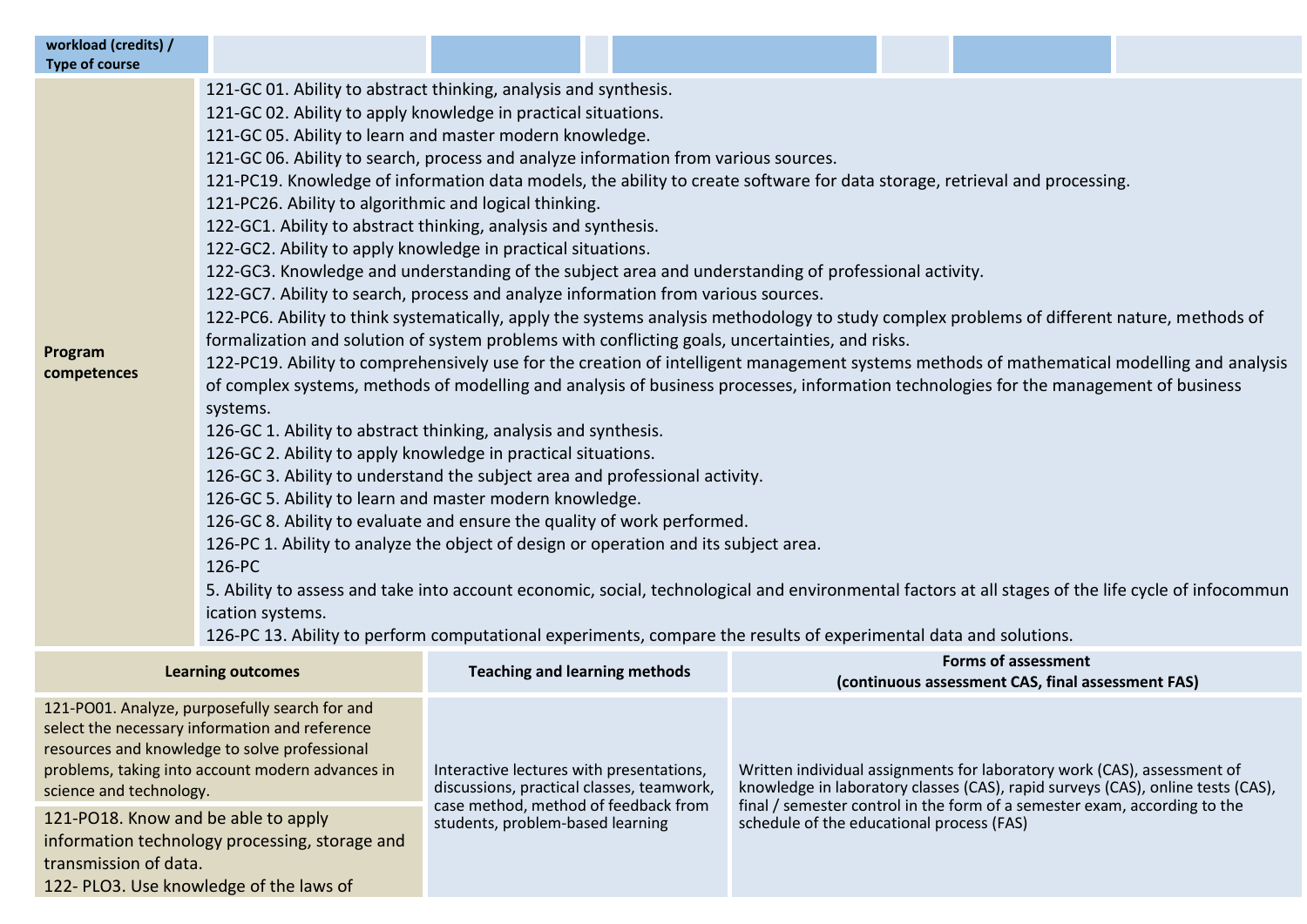random phenomena, their properties and operations with them, models of random processes, and modern software environments to solve problems of statistical data processing and construction of predictive models. 122-PLO8. Use the methodology of system analysis of objects, processes, and systems for the tasks of analysis, prediction, management, and design of dynamic processes in macroeconomic, technical, technological, and financial objects.

126 - PLO 4. Conduct a systematic analysis of design objects and justify the choice of structure, algorithms and methods of information transfer in information systems and technologies. 126-PLO 5. Argue the choice of software and hardware for the creation of information systems and technologies based on the analysis of their properties, purpose and technical characteristics, taking into account the requirements for the system and operating conditions; have the skills to debug and test software and hardware of information systems and technologies.

| ing<br>des<br>gra<br>point<br>$\mathbf{c}$<br>o<br>nges<br><u>na</u> | Total score (points) for all<br>types of learning activities | <b>ECTS grading scale</b> | The national grading scale                                  |                                      | 100% final assessment as a result of<br>credit (40%) and continuous<br>assessment (60%).<br>40% credit:<br>60% continuous assessment: |
|----------------------------------------------------------------------|--------------------------------------------------------------|---------------------------|-------------------------------------------------------------|--------------------------------------|---------------------------------------------------------------------------------------------------------------------------------------|
|                                                                      | 90-100                                                       | A                         | Excellent                                                   | <b>Allocation of</b><br>grade points |                                                                                                                                       |
|                                                                      | 82-89                                                        | B                         |                                                             |                                      |                                                                                                                                       |
|                                                                      | 74-81                                                        | С                         | Good                                                        |                                      |                                                                                                                                       |
|                                                                      | 64-73                                                        | D                         |                                                             |                                      |                                                                                                                                       |
|                                                                      | 60-63                                                        | E.                        | Satisfactory                                                |                                      |                                                                                                                                       |
|                                                                      | 35-59                                                        | <b>FX</b>                 | Unsatisfactory (with the exam retake<br>option)             |                                      |                                                                                                                                       |
|                                                                      | $0 - 34$                                                     |                           | Unsatisfactory (with mandatory repetition<br>of the course) |                                      |                                                                                                                                       |

# **ASSESSMENT AND GRADING**

**Course policy** The policy of the academic discipline is determined by the system of requirements for the study of the discipline, the inadmissibility of omissions, the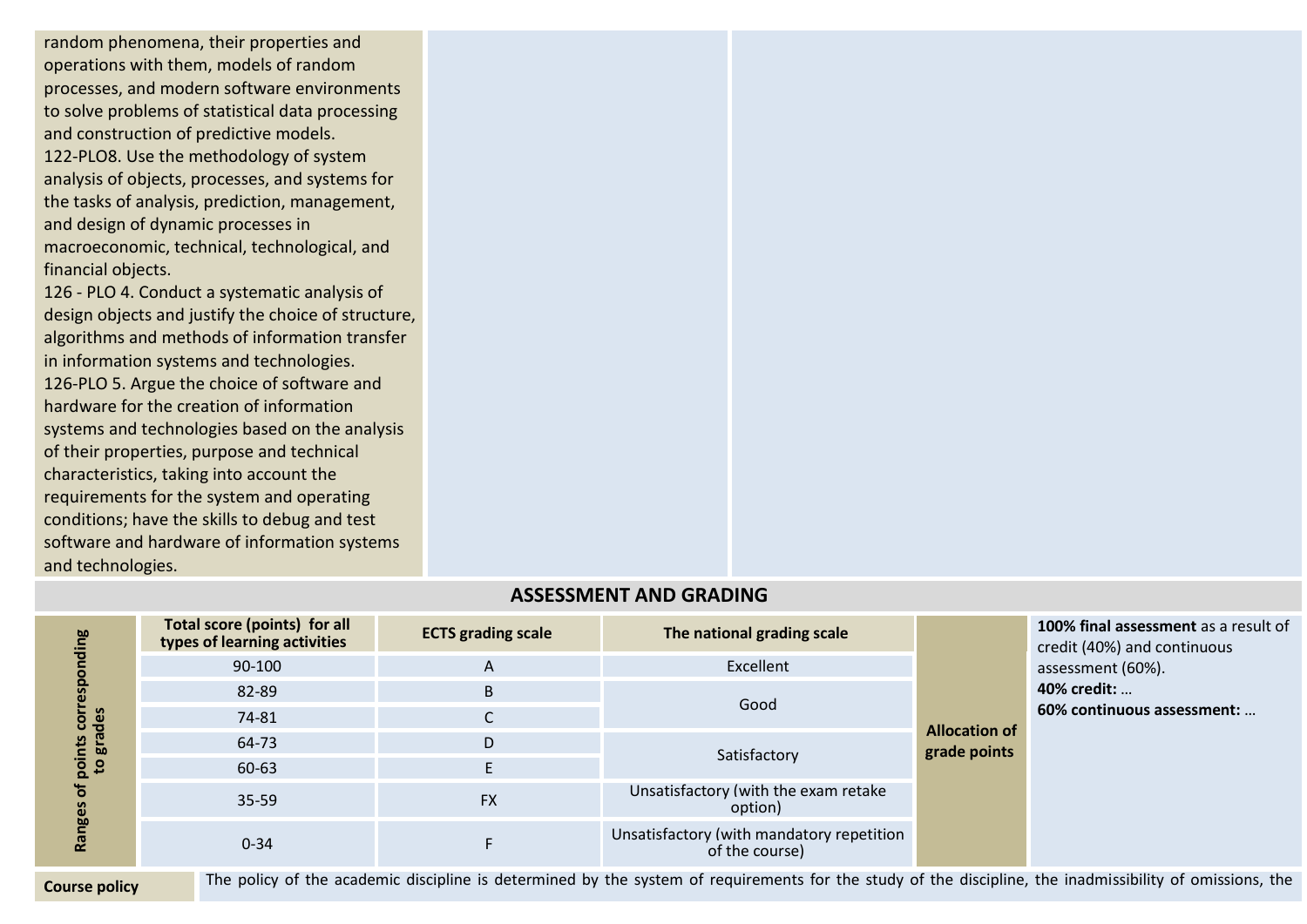implementation of the required minimum of educational work; incentives and penalties - scoring or subtraction of points. The policy of the academic discipline is based on the norms of the legislation of Ukraine on academic integrity, the Charter, the provisions of NTU "KhPI": • results reduction of control work, exam; • re-assessment of control work, exam; • appointment of additional control individual tasks, tests, tests.

|           | <b>COURSE STRUCTURE AND CONTENT</b>                                                                                                                                                                                 |                                                                                                                                                                                                                        |                                                                                  |            |                                                                                                                                                                                                                             |  |  |
|-----------|---------------------------------------------------------------------------------------------------------------------------------------------------------------------------------------------------------------------|------------------------------------------------------------------------------------------------------------------------------------------------------------------------------------------------------------------------|----------------------------------------------------------------------------------|------------|-----------------------------------------------------------------------------------------------------------------------------------------------------------------------------------------------------------------------------|--|--|
| Lecture 1 | Methodological bases of statistical analysis<br>and forecasting<br>Theoretical foundations of statistical analysis,<br>modeling and forecasting of mass processes                                                   | Practical lesson 1 Laboratory work<br>Nº1. Probabilistic models of<br>distribution laws. Laws of<br>distribution of discrete quantities.<br>Laws of distribution of continuous<br>quantities.                          | Laws of distribution<br>of discrete quantities.                                  |            | Data sources for statistical analysis. The results of business<br>processes of enterprises as internal data sources.<br>Information support of their receipt, storage and<br>processing.                                    |  |  |
| Lecture 2 | The essence of modeling. Modeling in<br>scientific activity. Stages of the modeling<br>process. Purpose and object of modeling.<br>Analysis and interpretation of simulation<br>results. Principles of forecasting. | Practical lesson 2-Laboratory work<br>No <sub>2</sub><br>Data sources for statistical analysis.<br>Sample population as a data source<br>that represents the research object<br>for statistical analysis and modeling. | Normal distribution<br>law and its<br>properties.                                |            | Databases and data warehouses (Date Warehousing).<br>Operational analytical data processing (OLAP). The<br>concept of "data mining" (Data Mining). Growth of data<br>volumes and frequencies (Big Data).                    |  |  |
| Lecture 3 | Statistical estimation of parameters of mass<br>processes and bases of statistical conclusion.<br>Statistical testing of hypotheses                                                                                 | Practical lesson 3-Laboratory work<br>No <sub>2</sub><br>Analysis of variance and its<br>application in scientific research.                                                                                           | <b>Basic statistical</b><br>hypotheses and<br>criteria for their<br>verification |            | Statistical parameters of distributions of indicators of mass<br>processes and their estimation. Estimation of statistical<br>parameters with a given probability.                                                          |  |  |
| Lecture 4 | Statistical modeling of relationships between<br>indicators and experimental results                                                                                                                                | <b>Practical lesson 4</b><br>Modular control 1. Delivery of<br>laboratory works                                                                                                                                        | Classical correlation-<br>regression analysis                                    | Self-study | Violation of assumptions about the classical correlation-<br>regression analysis: multicollinearity, heteroskedasticity,<br>autocorrelation, methodological approaches to their<br>elimination.                             |  |  |
| Lecture 5 | Nonlinear regression: reduction of models to<br>linear form, logarithmization, prediction<br>based on nonlinear models.                                                                                             | Practical lesson 5 Laboratory work<br>Nº3 Modeling of causal<br>relationships: socio-economic<br>processes. Correlation-regression<br>analysis. Checking the adequacy of<br>models.                                    | Non-parametric<br>methods of<br>relationship analysis.                           |            | Basic concepts of experimental planning theory: plan,<br>factor, factor level. Complete factorial experiment. Effects<br>of interaction of factors.                                                                         |  |  |
| Lecture 6 | Analysis of one-dimensional dynamic<br>processes and their forecasting.<br>Models of stationary time series. Adaptive<br>forecasting models. Moving average model<br>$(MA)$ .                                       | Practical lesson 6 Laboratory work<br>Nº3 Modeling of causal<br>relationships: Interpretation of the<br>obtained results.                                                                                              | Exponential<br>smoothing and<br>forecasting.                                     |            | Identification of the main development trend: trend<br>models of the time series; types of trend models. Seasonal<br>decomposition; spectral analysis.                                                                      |  |  |
| Lecture 7 | Box-Jenkins time series analysis: model<br>identification of ARtMA models, model<br>evaluation, model diagnostics, residual<br>analysis, model comparison, numerical<br>criteria of model adequacy.                 | Practical lesson 7 Reports on<br>laboratory work Nº1, 2, 3                                                                                                                                                             | Classical estimation<br>of unknown<br>coefficients.                              |            | Models of autoregressive conditional heteroskedasticity,<br>conditions of their application and analysis. Models with<br>variable variance: ARCH, GARCH, TGARCH and others.<br>Evaluation of models with variable variance. |  |  |
| Lecture 8 | Complex analysis and models of dynamic<br>processes: Models of vector autoregression.                                                                                                                               | Practical lesson 8 Laboratory work<br>Nº4 Models with variable variance:                                                                                                                                               | Pulse analysis<br>Structural analysis                                            |            | Examples of modeling systems of macroeconomic<br>indicators to determine the impact of government policies                                                                                                                  |  |  |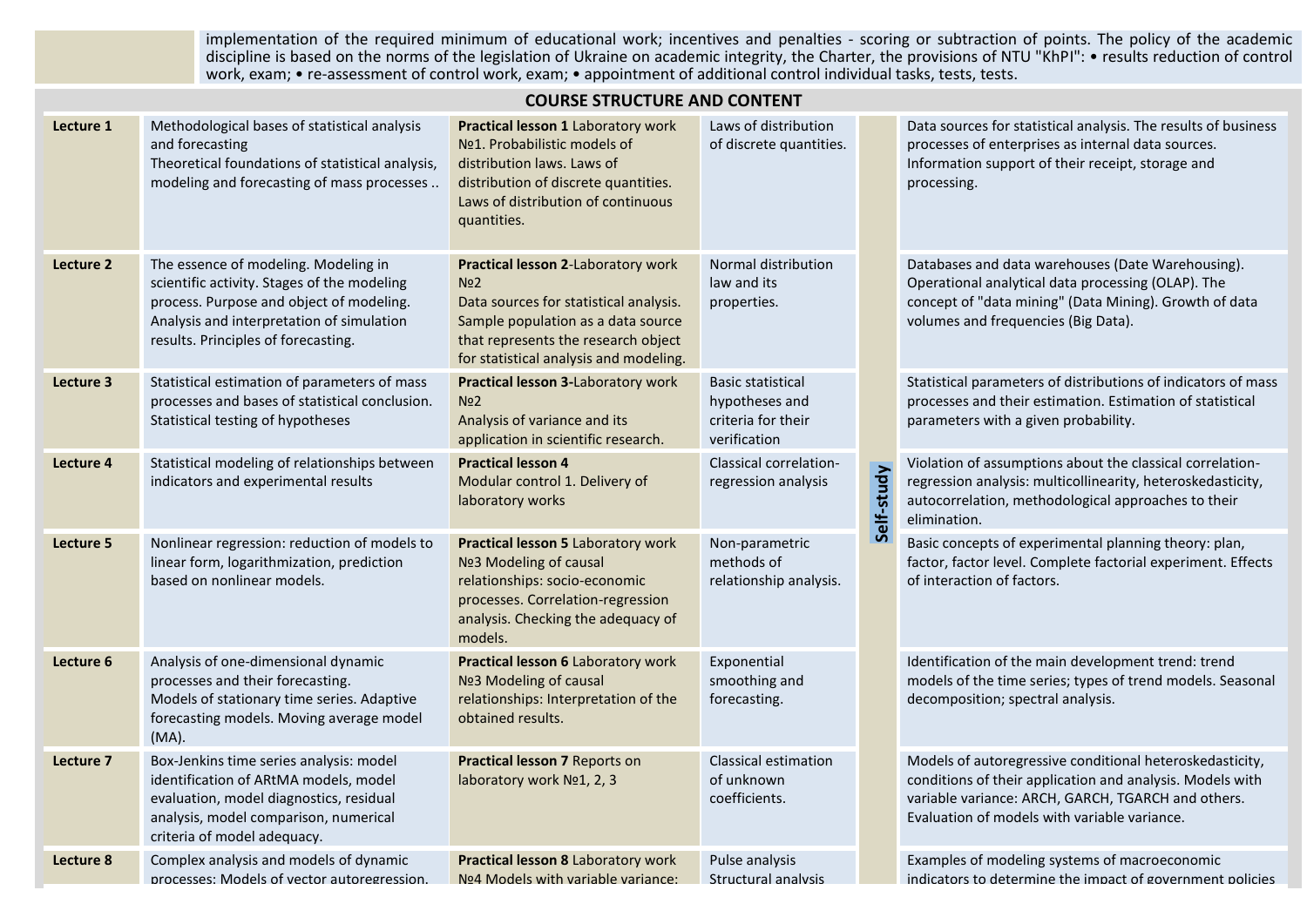|            | Evaluation of stationary VAR-models.                                                                                                                                                                                                                                  | ARCH, GARCH, TGARCH and others.<br>Evaluation of models with variable<br>variance.                                                                                                            |                                                                                   | and external factors in order to analyze possible<br>development scenarios.                                                                                                                        |
|------------|-----------------------------------------------------------------------------------------------------------------------------------------------------------------------------------------------------------------------------------------------------------------------|-----------------------------------------------------------------------------------------------------------------------------------------------------------------------------------------------|-----------------------------------------------------------------------------------|----------------------------------------------------------------------------------------------------------------------------------------------------------------------------------------------------|
| Lecture 9  | Comprehensive analysis and models of<br>dynamic processes: modeling of time series<br>when the economic situation changes<br>(structural changes). Economic analysis based<br>on models with changing economic<br>situations.                                         | Practical lesson 9 Laboratory work<br>Pulse analysis<br>Nº4 Models with variable variance:<br>Structural analysis<br>features of their application in the<br>analysis of financial processes. |                                                                                   | Examples of modeling systems of macroeconomic<br>indicators to determine the impact of government policies<br>and external factors in order to analyze possible<br>development scenarios.          |
| Lecture 10 | Panel data models<br>Features of panel data and their importance<br>in financial and economic activities. Panel<br>data structure: hidden variables and<br>individual effects.                                                                                        | Practical lesson 10 Modular control<br>2. Delivery of laboratory works                                                                                                                        | Hausmann test to<br>compare models                                                | Creation and analysis of models with fixed effects:<br>evaluation of model coefficients, verification of the<br>significance of group effects, evaluation "within groups"<br>and "between groups". |
| Lecture 11 | Panel data models<br>Models with random effects. Estimation by<br>the generalized method of least squares.                                                                                                                                                            | <b>Practical lesson 11</b><br>Laboratory work Nº5<br>Special regression models: logit and<br>probit models and binary variable<br>prediction.                                                 | Least squares method                                                              | Study of stationarity of models with panel data.<br>Forecasting based on panel data models.                                                                                                        |
| Lecture 12 | Statistical models of classification in scientific<br>activity<br>Classification models in financial and<br>economic activities.                                                                                                                                      | <b>Practical lesson 12</b><br>Laboratory work Nº5<br>Special regression models:<br>Classification based on special<br>regression models.                                                      | Hausmann test to<br>compare models                                                | Examples of using panel data models in the analysis of<br>enterprise groups, regions, countries.                                                                                                   |
| Lecture 13 | Statistical models of classification in scientific<br>activity: Multidimensional ranking.<br>Classification without training sample. Cluster<br>classification procedures. Hierarchical<br>methods of classification.<br>Classification based on the training sample. | <b>Practical lesson 13</b><br>Laboratory work Nº5<br>Special regression models:<br>Comparative analysis of<br>classification methods in scientific<br>activity.                               | Method ^ -average                                                                 | Discriminant function and evaluation of its parameters.<br>Classification based on discriminant function.                                                                                          |
| Lecture 14 | Statistical models of latent variables in<br>research: The concept of latent variables.<br>Methodological principles of construction of<br>models of latent variables.                                                                                                | <b>Practical lesson 14</b><br>Laboratory work Nº5                                                                                                                                             | Methods for<br>estimating the<br>parameters of<br>models with latent<br>variables | Examples of the use of classification models                                                                                                                                                       |
| Lecture 15 | Statistical models of latent variables in<br>research: Models of structural equations with<br>latent variables. Stages of creating models<br>Quality indicators, compliance of models.                                                                                | <b>Practical lesson 15</b><br>Modular control 2. Defense of<br>laboratory works                                                                                                               | Methods for<br>estimating the<br>parameters of<br>models with latent<br>variables | Causal and reflecting the observed indicators of latent<br>variables. Identification of latent socio-economic factors.                                                                             |
| Lecture 16 | Statistical models of latent variables in<br>research: Examples of modeling<br>psychological, socio-economic, financial and                                                                                                                                           | Delivery of laboratory works, credit                                                                                                                                                          | Methods for<br>estimating the<br>parameters of                                    | The main components method. Confirmatory factor<br>analysis                                                                                                                                        |